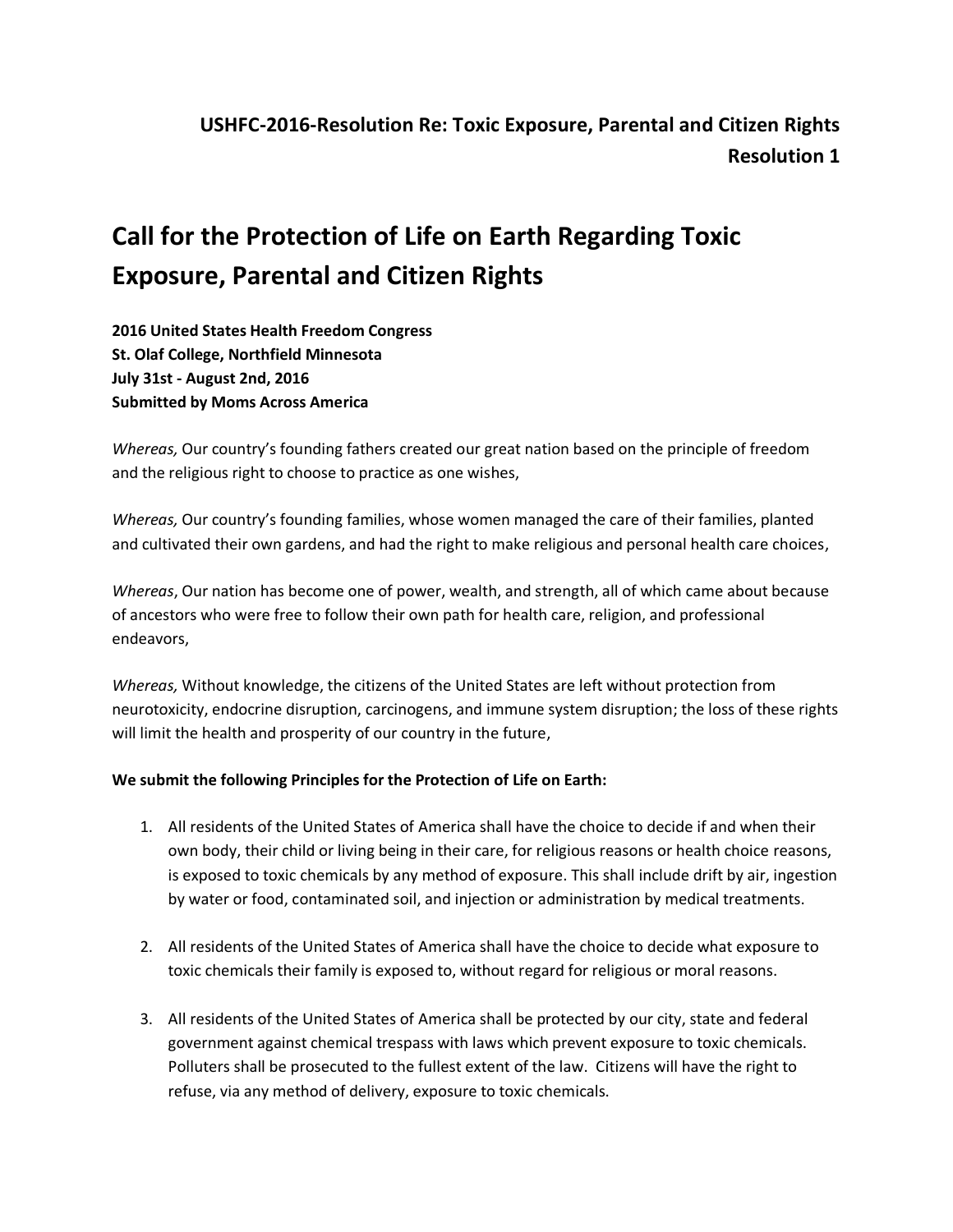- 4. All residents of the United States shall have the ability to report toxic exposure, pollution or contamination to the EPA, FDA and CDC. Residents shall receive a timely response within 72 hours and receive services, funded by taxpayers, to resolve said toxic exposure within 30 days.
- 5. "Toxic chemicals" shall be defined as any substance that may cause harm or death if inhaled, ingested or absorbed through the skin. Harm is defined as impacting any bodily functions needed to maintain health. This definition will include all living beings as well as harm to the environment.
- 6. All chemicals in their singular and total final formulation, shall be required to be tested for said toxicity with independent, long term (2 year) studies, as scientifically recognized by the World Health Organization as sufficient for efficacy. The approval or rejection process shall be carried out within 2 years, by EPA or CDC individuals in an objective manner, by people who are not influenced or coerced by the profiting chemical company lobbyists or politicians in any manner.
- 7. Until these testing and approval processes are enacted, citizens shall have the right to invoke the "Precautionary Principle" and therefore have the right to refuse any forms of treatment, including medical treatments, medications, and vaccinations. Citizens will have a choice of said treatments from federally funded or privately owned facilities. This includes choices of water, air, food and all medical treatments.

**THEREFORE, BE IT RESOLVED that the following Voting Members of the US Health Freedom Congress do affirm and support** the above findings and principles for the protection of life on earth submitted by Moms Across America, addressing parent and citizen exposure to toxins and the rights of parents and citizens to live in and choose environments, products, occupations, air, food, and treatments free of toxic chemicals and other toxins.

## **Name of Organization**

American Herbalist Guild

Carnicom Institute

Citizens for Health

DAMS, Inc. (Dental Amalgam Mercury Solutions)

ElectromagneticHealth.org

Focus for Health Foundation

HealthKeepers Alliance